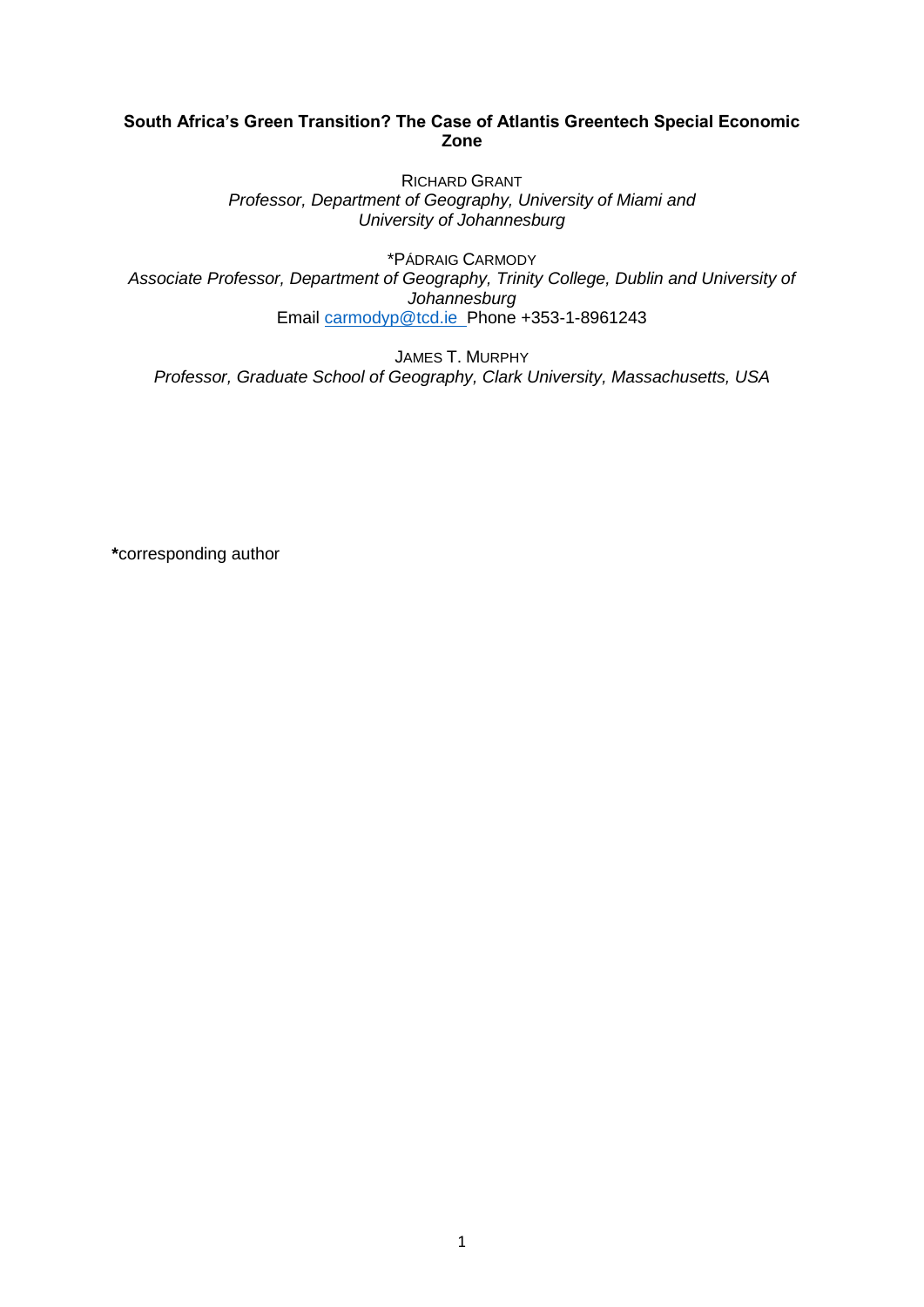## **INTRODUCTION**

This paper explores the case of a newly designated 'greentech'<sup>1</sup> SEZ – Atlantis Greentech (AG) – in South Africa in order to situate its development within a broader political-economic transition that is evolving in the country (see Map 1). Beginning in the 1970s manufacturing took place in Atlantis, but boom-and-bust-cycles and decline after the mid-1980s when incentive programmes and defence contracts ended meant only a handful of manufacturing firms remained at the industrial site (e.g., Atlantis Foundries, KayTech). To begin to revitalise the area's manufacturing economy, the City of Cape Town (CCT) in 2011 identified two parcels of vacant city-owned land in Atlantis for the purpose of establishing a greentech industrial park. By late 2014 Gestamp, a Spanish wind tower manufacturer, began constructing its facility to build components for utility-scale wind projects. There are high hopes for Atlantis as a potentially transformative project: one that is particularly salient in South Africa, the most industrialised Sub-Saharan African country, yet one where manufacturing employment has been in retreat for some time.



Our analysis of Atlantis is guided by theoretical perspectives on sustainability transitions, particularly the multilevel perspective (MLP) on sociotechnical transitions (Geels 2004, 2010). In a broader sense, our analysis critically examines the coupling of a classic regional economic tool of geographical clustering of related industrial activities with rapidly emerging efforts (e.g., see the 2015 Sustainable Development Goals [SDGs]) to achieve more sustainable economic systems and societies globally. The concept of 'sustainable industrialisation' is integral to the SDGs. Importantly, in the African region there are no historical examples or current models to emulate (Okereke *et al.* 2019).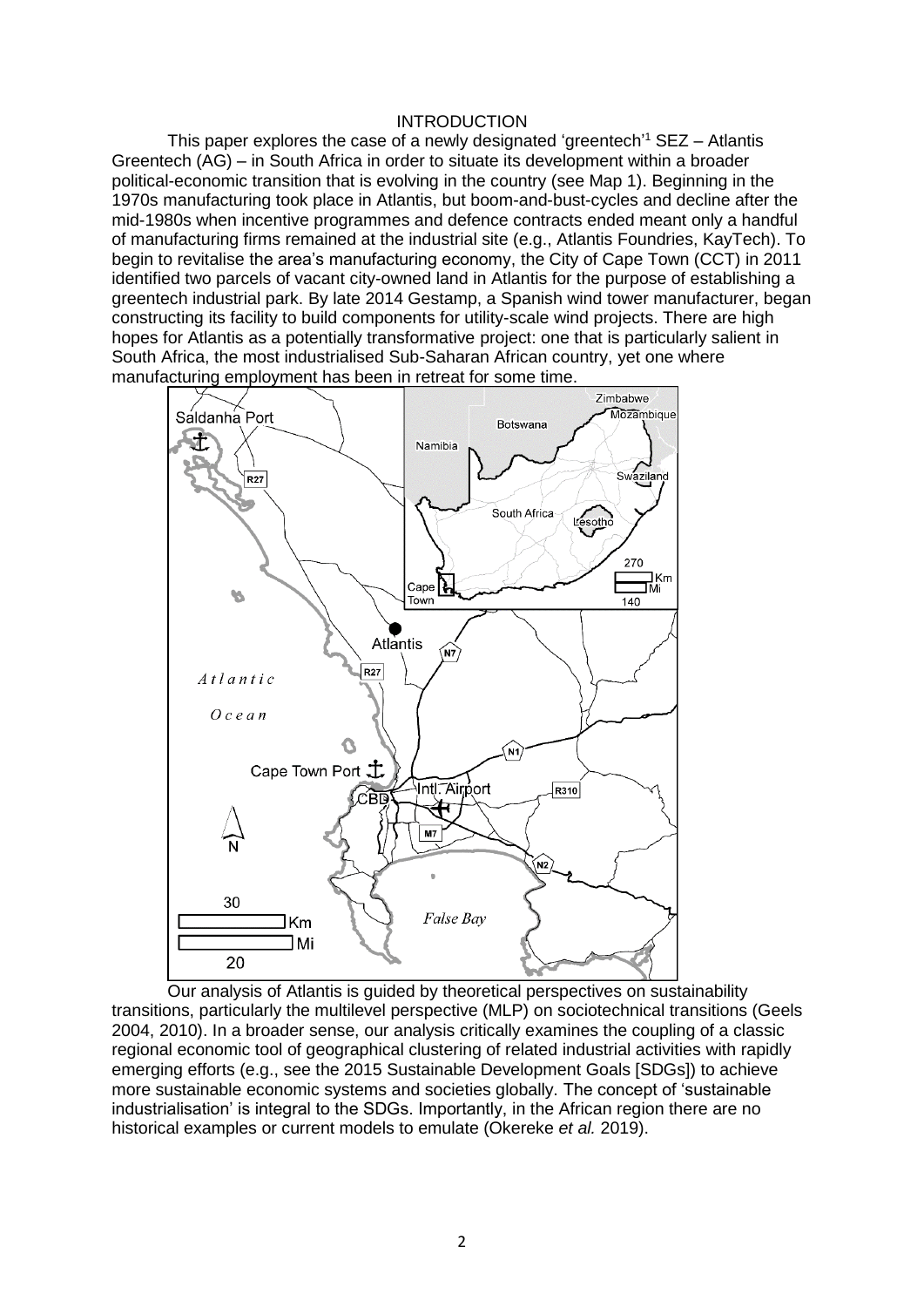#### CONCEPTUALISING SUSTAINABILITY (SOCIOTECHNICAL) TRANSITIONS AT THE URBAN-REGIONAL SCALE

Sociotechnical perspectives on urban-regional development processes offer a powerful (heuristic) means to capture the myriad forces, factors, and relationships that shape the prospects for sustainability transitions such as those envisioned for AG. Sociotechnical systems are understood here as 'a cluster of elements, including technology, regulations, user practices and markets, cultural meanings, infrastructure, maintenance networks and supply networks' (Geels 2004: 3).

These systems are foundational to the everyday (dys)functioning of places given they determine the quality, accessibility, spatial distribution, and evolution of production-, consumption-, and infrastructure-related activities needed to sustain economic growth and the provisioning of collective goods such as employment, energy, housing, water, etc. (Geels 2004). Moreover, sociotechnical systems are multiscalar in nature, constituted by actors, forces, and influences near and far, such as economic globalization, agglomeration, local labour markets, states, and geopolitical relations that shape the ideological, material, and social preferences/priorities built into them. Because of this, their evolution or transition to more sustainable configurations is conditioned by myriad factors, which are often beyond the control of local policymakers, planners, innovators, and technocrats.

The study of sociotechnical systems and their transitions has made significant progress over the past decade, evolving into a vibrant, diverse field of scholars and practitioners (Köhler *et al.* 2019). A central framework for many of these studies is the multilevel perspective (MLP) with much research focused on basic-service-provisioning regimes, systems, technologies, and infrastructures such as those related to water, energy, and food (Geels 2004; Geels & Schot 2007; Köhler *et al.* 2019). The MLP considers sociotechnical systems as constituted on three levels – landscapes, regimes, and niches. Landscapes encompass or account for the broader societal and political-economic contexts that shape sociotechnical systems and their evolution. Landscape features include demographic processes, climatic change, societal values, worldviews, cultures, and the macro political economy wherein systems are situated.

Regimes are central features of sociotechnical systems in that they serve as the primary forms of governance over particular sectors, industries, and services (e.g., housing, manufacturing). Regimes are heterogeneous configurations of technologies, regulations, rules, meanings, norms, routines, and practices that 'impose a logic' for the functioning and evolution of sociotechnical systems (Geels 2004). As such, they determine the business-asusual operation and structuration of particular areas/sectors, creating particular path dependencies with respect to the evolution of a sociotechnical system.

The niche, the third dimension of the MLP, is understood here as the level at which experimentation, innovation, and/or entrepreneurial activities that can spur transitions occur or are situated (Geels 2004). Niches are significant for system transitions given they are contexts where the development of innovative ideas and technologies takes place, allowing alternatives to mature and possibly align with or compete at the regime level. Their ability to do so stems from the ability of niche actors (e.g., firms, venture capitalists) and innovators to destabilize or reconfigure dominant regimes such that they are manifest in more sustainable practices, technologies, markets, and materials. Niches are – like regimes and landscapes – multiscalar in constitution, influenced by the global economy, transnational relations, national actors, local factors, and sociocultural trends (Sengers & Raven 2015).

While early research posited that regime changes could be managed strategically and technocratically (e.g., Kemp *et al.* 1998), more recent work has highlighted how embeddedness, power relations, elite interests, and political-economic factors can limit transition possibilities (Lawhon & Murphy 2012). This more sobering view recognizes that regimes and sociotechnical systems are anchored in real places (e.g., Western Cape) where industrial, technological, and institutional 'lock ins' – functional, cognitive, and political – and path dependencies make it difficult to achieve transitions (Grabher 1993).

In applying the MLP framework to the case of AG and the WCP, we conceptualise the regional economy as a sociotechnical system constituted by three interconnected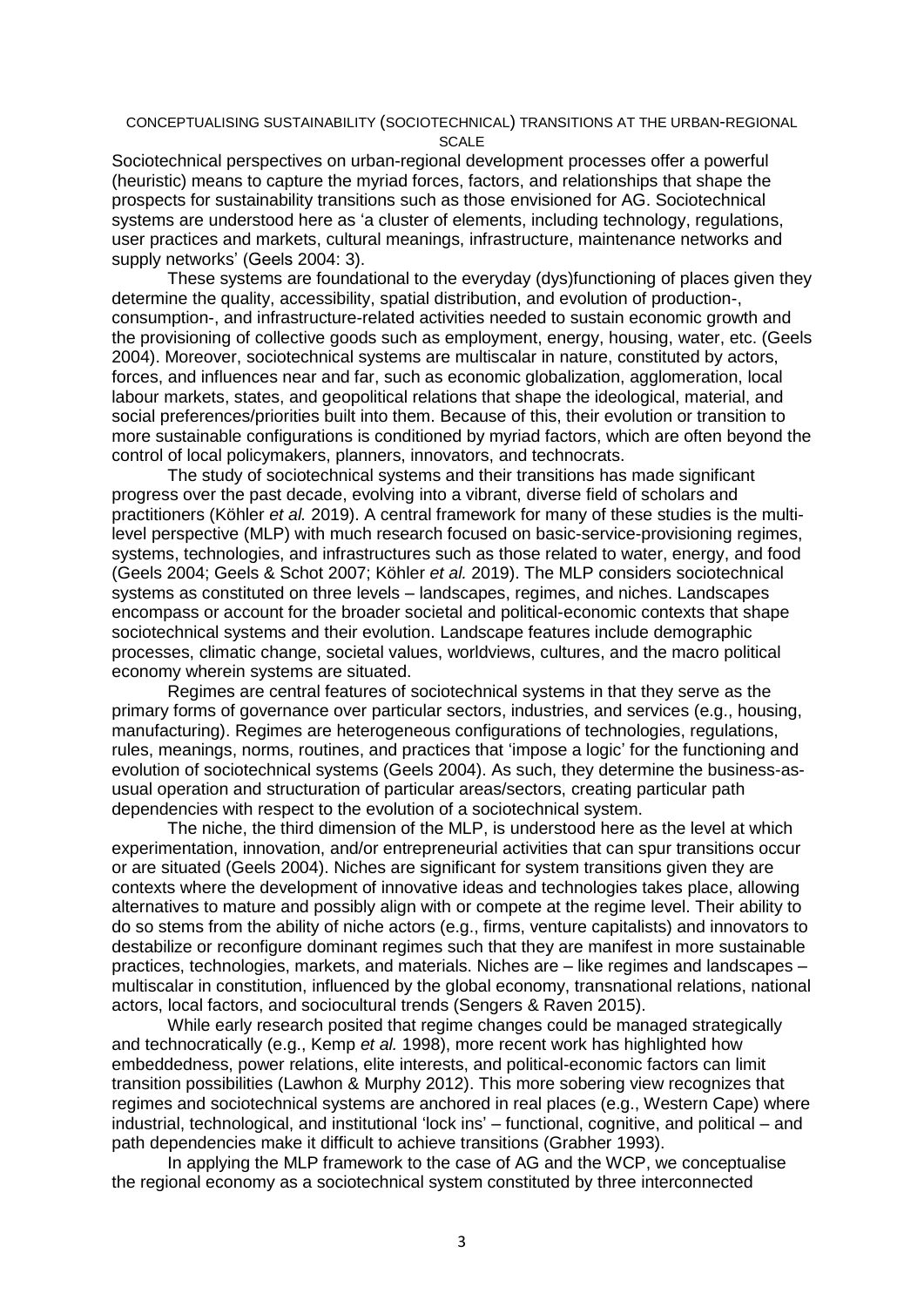regimes related to production, consumption, and infrastructure. Production regimes account for the structuration of the region's industrial base and the potential for it to transition to greener, more sustainable sectors, firms, and manufacturing practices. Consumption regimes account for the domestic and international markets that WCP industries serve and the ability of these to support a sustainability transition. Infrastructure regimes are critical for both production and consumption activities, providing essential collective goods and basic services (e.g., transportation, energy, housing) that contribute to the productivity of workers and firms, connect the regional economy to domestic and international markets, and determine, in part, the quality of life available to residents. As is the case with all regimes, they are shaped by landscape factors and emergent niches and innovations such as those associated with green industry projects like AG.

## LANDSCAPE FEATURES IN SOUTH AFRICA: SPATIAL ECONOMIC PLANNING 2.0 AND THE GREEN ECONOMY TILT

Southern Africa is experiencing unprecedented development challenges, some of which are legacies of apartheid, whereas others relate to the state's shortcomings in industrial policies, corruption, and state capture (Madonsela 2018) and failures to generate anticipated development (Nel & Rogerson 2014). The situation has been adversely affected in recent years by the plummeting of investor confidence, the eroding of external competitiveness, domestic recession, the downgrading of South Africa's international credit rating, and the impending climate crisis. Southern and South Africa are a climate change 'hotspot' (Intergovernmental Panel on Climate Change 2018) – which translates into high exposure to hot, dry, and water-stress challenges where local warming and dying will be greater than the global average, and to interrelated outcomes, such as the potential for a 'Day Zero' in Cape Town when the municipal water supplies will run dry.

The South African political economy, underpinned by a historical alliance between a minerals-fossil fuel complex and affiliated labour unions, has been structurally dependent upon energy-intensive growth based on abundant low-cost coal and exploitation of poor black labour (Baker *et al*. 2014). Recently a number of factors have made that economy increasingly unsustainable: the financialisation of South African resource conglomerates and the liberalisation of capital flows resulting in capital flight; the crisis of legitimacy brought about by the continued exploitation of black workers; failure to generate jobs for the large numbers of unemployed; insolvency, decay, and malfunctioning of the state's energy system; and increasing concerns about the environmental consequences of carbon-intensive energy dependence.

An extensive array of policy documents has reinforced a green economy focus, which has served as a significant landscape feature aimed at shaping the development of production, consumption, and infrastructure regimes at the provincial scale (Montmasson-Clair 2012). For example, South Africa's National Development Plan (NDP), closely aligned with the UN's SDGs, envisions that 'by 2030, South Africa's development transition to an environmentally sustainable, climate change resilient, low-carbon economy and a just society will be well underway' (Republic of South Africa 2016: 9). Highlighting the immediacy of this challenge, Minister of Water and Environmental Affairs Nomvula Mokonyane emphasises that 'the window of opportunity for transformation to a green economy is not so long anymore. There is no more room for excuses' (quoted in FIN24 2019: 1).

# REGIME CHANGES AND LANDSCAPE FACTORS IN THE WESTERN CAPE: TOWARDS A GREEN ECONOMY?

WCP and the CCT have come together in an assemblage of urban and industrial policy entrepreneurs to 'leapfrog' or transition to infrastructure and production regimes able to support a green economy. In anticipation of spiralling energy costs, carbon trade barriers, impending water and other stressors, the WCP Government launched the *Green Is Smart*  roadmap in 2013*,* aiming to be 'a pioneer, early developer' of green technologies and diversified green economic activities through the prioritisation of 'infrastructure-led growth'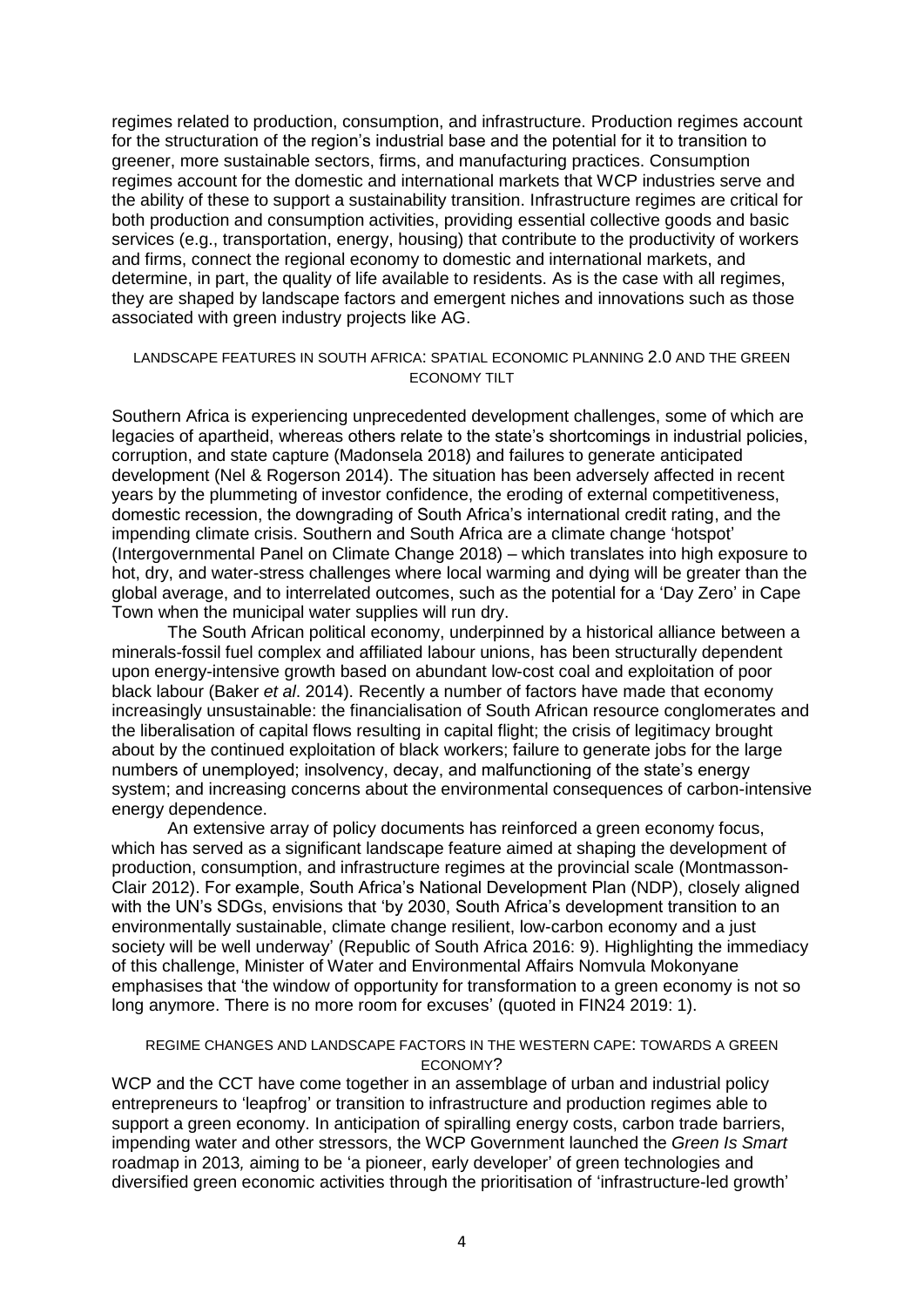(Western Cape Government 2013). Around the same time, a second provincial agency, 110%Green, was created to be the public face of the green economy within the region. The agency focuses on showcasing key projects, bringing together a mix of players to support each other and commit to environmental goals, and mobilizing civil society towards adoption of the green economy through networks, partnerships, and direct actions that strive to change perceptions of government in economic and social arenas (Petrik 2016). These activities are aligned with the provincial OneCape2040 vision (CCT & WCG 2012), an ambitious plan to facilitate a transition towards an inclusive and resilient economic future for the province. Through these efforts, and remarkably according to some analysts, 'South Africa is the world's fastest growing green economy', with the WCP hosting 60% of green project developers, two-thirds of all green manufacturing facilities, and 70% of all REIPPP projects (Winde cited in FTWonline 2017; Wesgro 2018, int.).

Crucial landscape drivers of these green economy initiatives are profoundly political factors associated with the WCP's significance as a centre of opposition to the African National Congress (ANC). Specifically, the Democratic Alliance (DA), the party controlling the WCP's government, has sought to differentiate its power base through a successful green economy transition, distinct from ANC strongholds where "brown" economic associations in mining and coal power generation are prominent (Petrik 2016). According to Cheeseman (2018) the existential threat posed to opposition-led city/regional governments when another party is in power at the central level may make the former more inclined to support developmental initiatives. The provincial-city assemblage has targeted finance and investments by creating a 'one-stop shop', offering incentives and improving the regulatory environment (Petrik 2016: 57). According to the head of the Belgian Chamber of Commerce, in terms of facilitating foreign investment, 'Western Cape and Wesgro – are really involved in what they are doing' (2018, int.). In this regard, the provincial green growth strategy is an effort to decouple economic performance from that of the country as a whole as much as possible (Petrik 2016).

# ATLANTIS TOWN: A NICHE INNOVATION IN TWO ACTS

Atlantis,<sup>2</sup> a new town, was established in the 1970s by the South African apartheid government for evicted members of Cape Town's coloured population and as a future industrial site at the city's edge. Various government incentives were offered, such as a relocation tax credit, low-cost loans for land and building purchases, reductions in company taxes, guaranteed housing for workers, a 40% tax rebate on wages, rail transportation, and rent and interest subsidies for ten years (Stafford 2005: 35). At its height in 1985, approximately 119 manufacturing enterprises were located in Atlantis, contributing to 8,859 total manufacturing jobs, employment numbers that fell considerably short of expectations (Stafford 2005: 61). As industrial incentives expired in the mid-to late 1980s, factories moved out, jobs disappeared, and poverty and crime became rampant.

## THE ATLANTIS GREENTECH SPECIAL ECONOMIC ZONE

The redevelopment of Atlantis as a greentech SEZ commenced in 2011 with the goal of it serving to jumpstart a regional green economy transition (GreenCape 2017). Located approximately 45 km from Cape Town International Airport and 105 km from Saldhanha port, Atlantis has a comparative advantage in its proximity to big logistical infrastructure and as a vital link to the West Coast corridor (GreenCape 2018, int.) (see Map 1). Atlantis has specific locational advantages for manufacturing activities that rely on large vehicular traffic in that it enables regional freight to circumvent the congested traffic of Cape Town, and workers traveling to Atlantis will benefit from contra-traffic flows (DTI 2018, int.). The AG site is well located in terms of a large renewable energy market, it includes both greenfield and brownfield components, and it is projected to create approximately 900 direct jobs and 2,000 indirect jobs (Farole & Sharp 2017: 15). The upgrading of AG's physical infrastructure and labour market has already taken place through improvements to electricity, water management, telecommunication, and public transportation systems, and worker skills development in partnership with local high schools and a Technical and Vocational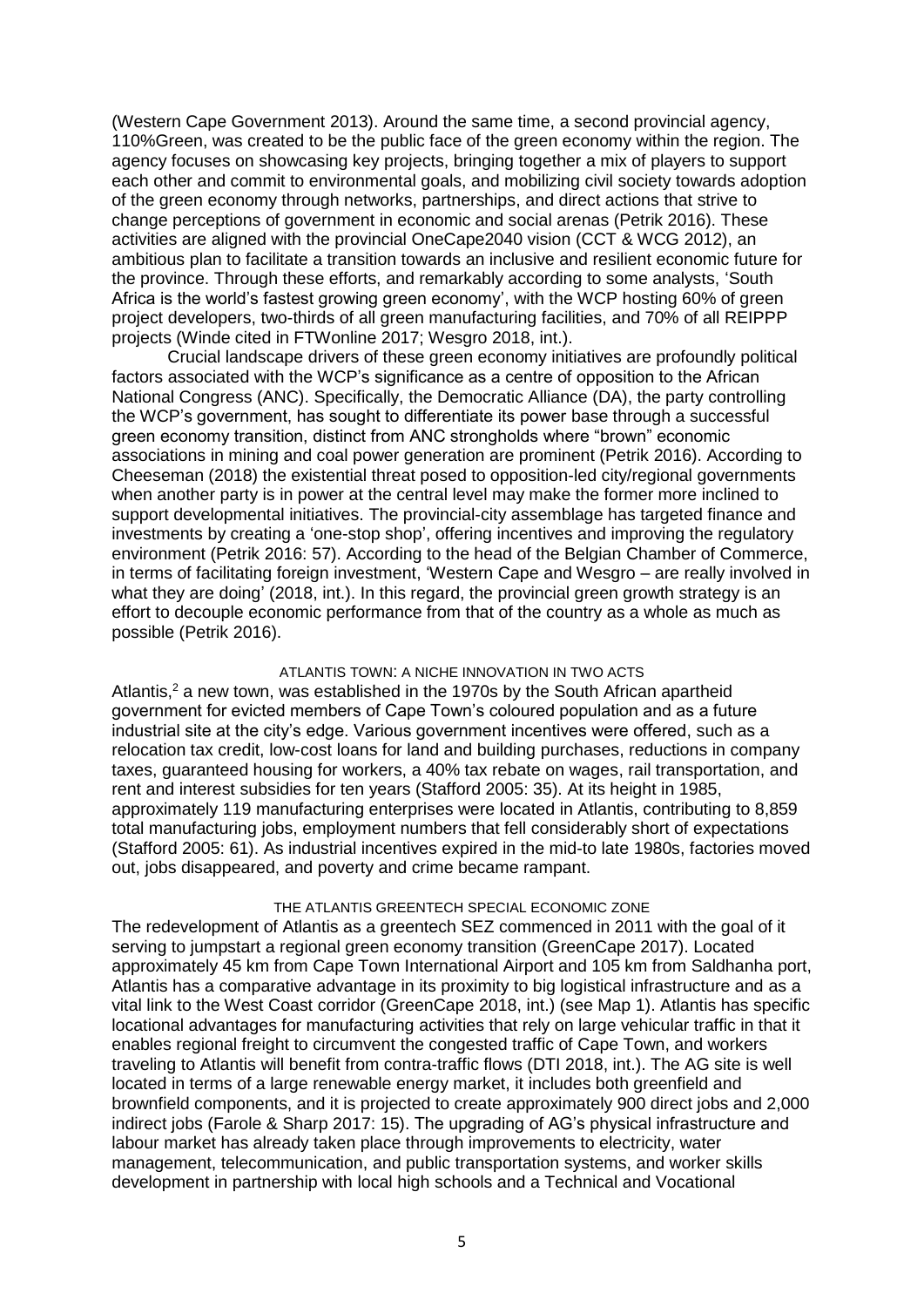Educational Training College (Cape Peninsula University of Technology, particularly its South African Renewable Energy Technology Centre [SARTEC], the country's first renewable energy technology centre) (GreenCape 2018, int.).

The establishment of a local renewables components manufacturing hub is a priority for AG. In doing so, a goal is to ensure that the SEZ serves as a linchpin of a broader structural green transformation (regime transition) through supply chain linkages, innovation, and entrepreneurship. Efforts to support local green entrepreneurship are being facilitated by the AG-based South African Renewable Energy Incubator (SAREBI) (Invest Cape Town 2019). One start-up, iSOLAR, has fulfilled orders for 900 solar water heaters for the CCT and the Cape Winelands District Municipality (Invest Cape Town 2019). Thus, the AG project is already creating new greentech opportunities with a range of localization spillovers, that is, via supply chain linkages and development of new markets for locally produced goods and greentech services.

Prior to the official green designation in July 2018, the project's development was slow and limited to four large greentech investors: manufacturing wind towers, turbine internals, geotextiles, and double-glazing (GreenCape 2017). The CCT aims to attract another R1.8 billion (approximately US\$130 million) of investment to the zone by 2022 (Le Roux 2017). From a wider regional perspective, new domestic and export markets (ties to other production, consumption, and infrastructure regimes) are anticipated to start after the 2019 national elections (110%Green 2019, int.). Particularly important in this respect are concerns that the main AG foreign investors have with respect to the political and economic risk environment (landscape features) facing South Africa. Specifically, these actors have stressed the need to restore transparent procurement processes and an independent judiciary, and to proceed cautiously with respect to wholesale land reform; essential assurances needed to restore investor confidence in South Africa (110%Green 2019, int.).

Since 2016, the Western Cape Industrial Symbiosis Programme (WCISP) has partnered with SAREBI to support start-up participation in sustainable manufacturing. WCISP has compiled a comprehensive list of volumes of materials and wastes underutilised by Atlantis firms to facilitate exchanges of unused resources among companies, in effect turning waste into secondary materials as opposed to discards. While international success rates of incubated firms bringing industrial symbiosis initiatives to market is very low (1 in 1000), WCISP, in the first three years of operation, reported a success rate of 4 in 70 (O'Carroll *et al.* 2017). Such breakthrough firms augment the AG cluster, linking micro, small, and medium firms to national and international firms and suppliers. To date, most of the secondary metals and e-waste firms are scattered across the metropolitan area (Grant 2019), and SAEWA and others propose that a secondary metals facility located in AG would provide a needed strategic link between formal firms and informal operators (SAEWA 2018, int.).

A second strategy for the AG focuses on getting Atlantis community members and leaders to support the project such that its long-term success is ensured. Given the failure of the apartheid-era Atlantis project, community mistrust towards the AG and the government's ability to manage it remains high and in need of significant efforts to ensure buy-in (GreenCape 2019). Central to these efforts is the establishment of the ASEZ-CSN. Formed in 2019, this entity (comprising 15 representatives<sup>3</sup> drawn from labour unions, the informal economy, faith-based organisations, youth, women, persons with disabilities, civic organizations, and cultural groups) enables proactive community engagement to 'build trust', ensuring that local community interests 'are acknowledged by the SEZ', and to advance local economic opportunities (e.g., green jobs, skills development, capabilities) (GreenCape 2019: 2). Such 'soft' governance initiatives are critical for transitions in that they help foster shared rationales and forms of consensus needed for a new, more generative development pathway to emerge. While ASEZ-CSN is indicative of community facilitation, specific transition policies for workers and the population of Atlantis are not yet in place.

A third strategy strives to increase and diversify flows of foreign direct investment (FDI) into the AG, with some early successes already recorded. Spanish wind tower manufacturer, Gestamp Renewables (GR), an anchor tenant, invested ZAR 300 million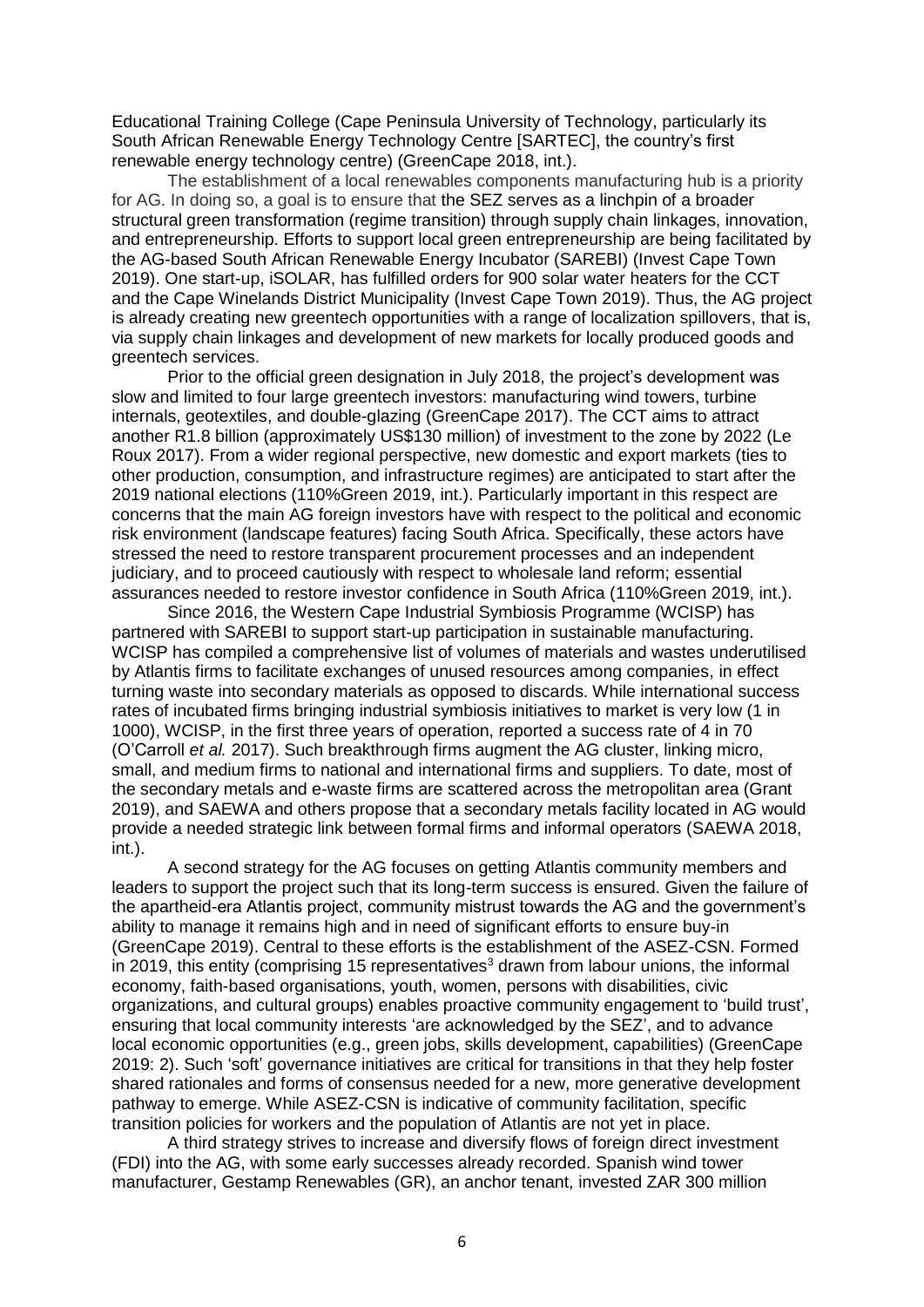(US\$20.3 million) in 2014 in a 12,000 m<sup>2</sup>factory capable of manufacturing 150 wind towers per annum, creating 220 green jobs. GR expanded its facility in 2015 with ZAR 175 million (US\$11.8 million) investment and added  $500<sup>m²</sup>$  of factory space, making it the largest greentech investor in the SEZ. Its first set of wind towers were installed on a wind farm in the Northern Cape Province in 2015. Soon after this, however, GR paused production and placed staff on 30% working time, as a change in direction in government policy effectively grounded the market for wind turbines (Wesgro 2018, int.). Investors' interest in establishing new operations in AG was revived in 2018–19. LM Blade, the largest wind turbine manufacturer in the world, considered investing in a five-hectare site for a blade plant given the "the metro is too busy" (Wesgro 2018, int.). However, one potential challenge is that a common platform for blade conformities is still absent in South Africa, and each developer had different specifications, resulting in a "localisation challenge".

A fourth strategy promotes the AG as a centre for green energy manufacturing in the Southern African region, a niche innovation that can help transform production, consumption, and infrastructure regimes beyond South Africa, in and of itself a small market. The Southern African Development Community (SADC) secretariat is working on developing regional value chains through greater policy certainty and coherence (DTI 2018, int.). Specifically, SADC structures such as the South African Power Pool, the Regional Energy Regulators' Association (RERA), and the SADC Centre for Renewable Energy and Energy Efficiency (SACREE) are collaborating to improve the region's regulatory environment for renewables such that the regional market can grow. Renewables in the Southern Africa region's power capacity increased from 23% in 2015 to 39% in 2018 so there is considerable uptake and upscaling potential (PAGE 2017). PAGE (2017: 33) notes that apart from catalytic converters, South Africa has not generated significant green exports to date, and most greentech firms engage in assembly. Based on South Africa's R&D capabilities and government priorities, several green export opportunities have been identified: small-scale solar-related technologies (solar power systems and smart metres); manufacturing in the biogas-to-transport value chain; and bio composite materials and water-related technologies (water conservation and water treatment).

Despite the potential, the international market is highly competitive, and South Africa's firms are nascent and in need of support through import substitution polices, government procurement initiatives, and export incentives to help them build competitive scale (PAGE 2017). More government funding for R&D and commercialization is essential. In particular, affordable technologies need to be developed for the African market, innovations that demand economies of scale if they are to be realized. Developing exportmanufacturing capacity remains challenging, however, due in large part to numerous nontariff barriers (such as local content requirements) that have been implemented in major markets as well as in South Africa. As such, the niche remains rather precarious with respect to its ability to catalyze regime transitions in the WCP.

CHALLENGES OF THE GREEN ECONOMY IN THE WESTERN CAPE: A CRITICAL ASSESSMENT The 'hard infrastructure' projects and production outcomes in AG need to be complemented by initiatives to foster 'softer' outcomes such as networks, partnerships, and capacity building, especially the development of managerial, technical, and operational skills in national firms and the labour force. Such developments are vital for the legitimation and expansion of green industries in the wider regional economy such that a transition is possible and is one that firmly establishes new, more sustainable sociotechnical regimes. Achieving such an outcome is fraught, however, given the inherent tension between placemarketing and the promotion of specific sites and premises in the AG niche, and the broader green transition that is affected by landscape and regime-specific factors related to national politics, the macro economy, societal trends, business-as-usual services and industries, and developments in the global economy.

The challenges here are myriad, despite the fact that South Africa's REIPPP has been hailed as one the most successful of its kind (Leigland & Eberhard 2018). In fact, 56 independent power producers aimed to deliver 13,356 jobs but managed to achieve 23,475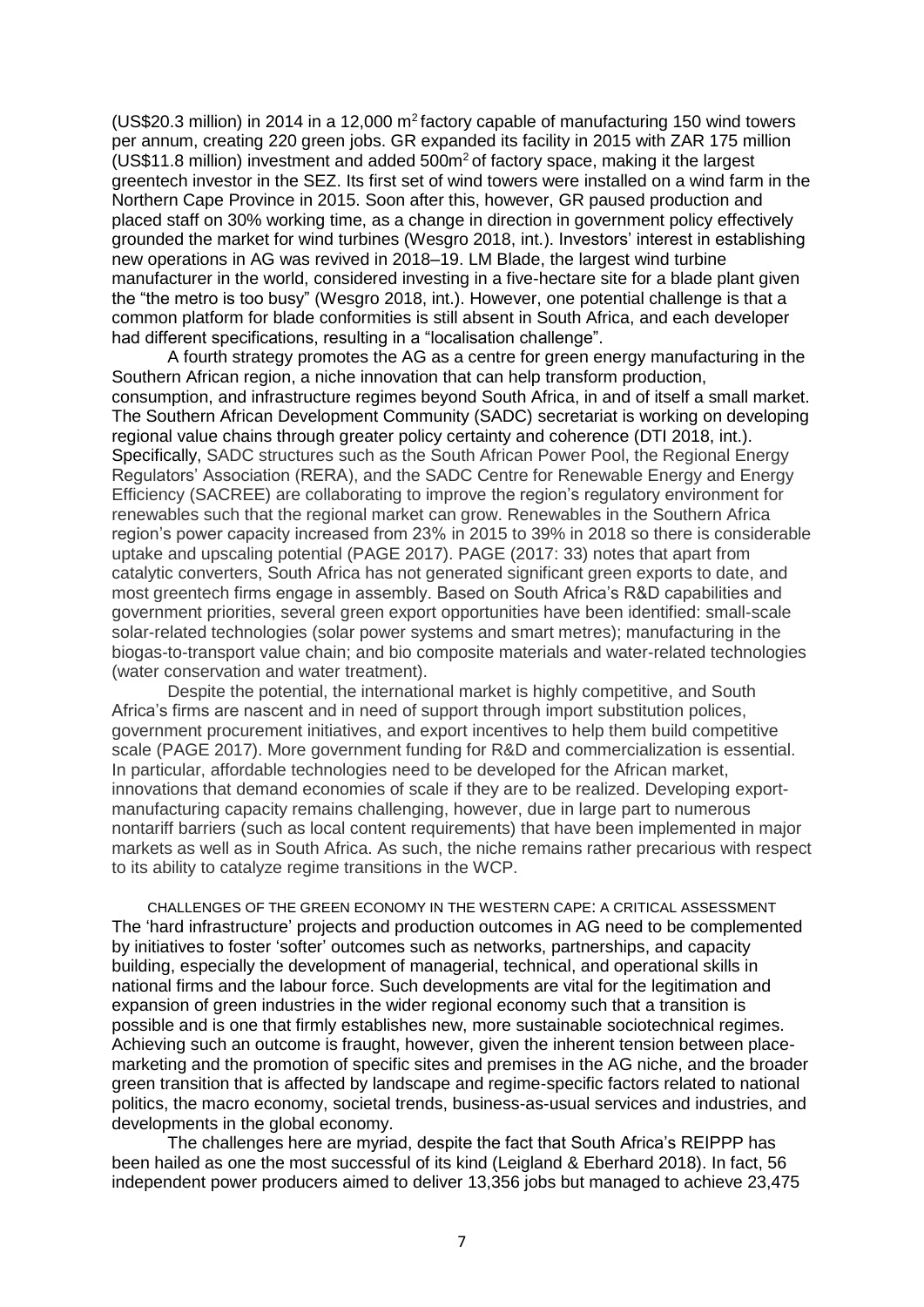jobs (Leigland & Eberhard 2018: 580). Domestic content legislation has generated approximately 15,000 jobs in solar PVs, and 38,000 jobs are attributed to the renewable energy sector (International Renewable Energy Agency 2018: 21). However, critics, such as the Congress of South African Trade Unions (COSATU), contend that local content requirement targets are too lenient, and impressive job creation (difficult to verify) has to be contextualized by the tendency to inflate numbers based on temporary, low-value, and/or low-skilled jobs rather than permanent, high-value, and/or skilled forms of employment (Leigland & Eberhard 2018). Even though the Ramaphosa government got REIPPP 'back on track', the focus of the programme is on the lowest cost rather than total economic benefit. For instance, a 5% higher cost for electricity might be worth it if it meant that 60% of the content was locally produced rather than 25%<sup>4</sup> (DTI 2018, int.). Furthermore, whether the content being localized is based on cheaper, easier-to-manufacture goods or on high-value components, such as wind turbines and blades, is important.

While CCT and the WCP participate in coordinating policy efforts to advance the green economy, these agencies are not always in sync with the national government. For instance, several projects went out of business in AG when the REIPPP was paused: three PV panel manufacturers ceased local operations, adding 1,500 to 2,000 people to the ranks of the unemployed. A revived renewable energy programme is now being supported by R209.4 billion [US\$14.4 B](SA News 2019), and investors are eyeing the REIPPP as a broader selling opportunity that has much potential beyond South Africa's borders, especially in neighbouring SADC markets (GreenCape 2018, int.).

Contemporary AG is a clear example of a spatial policy shift from treating land and space as instruments of social engineering towards a position that seeks to be socially inclusive and to incorporate the population of an impoverished area into a green pathway. While the stakeholder network is an innovative instrument to build community buy-in and provide valuable networks for resource management, an energy transition, and climate change adaptation, it may not be enough. It is evident that policymakers are placing most faith in a large sector response to lift the poor out of poverty with local community consultation, but building broader trust and support for the green transition among the disconnected poor is still a major conundrum. In other words, there is an insufficient understanding of the links between the production regime where industry operates and the consumption and infrastructure regimes that everyday people are forced to contend with, particularly in townships and informal settlements. To realise a more transformational future, Georg (2019) contends that a Green New Deal supported by a revamped national education system will be necessary.

In WCP the economic reality is that growth is still largely driven by non-green sectors – that is, the entrenched, mainstream production regime in South Africa. The green economy transition is still at a niche stage because the economy is not in a position to transition beyond traditional production sectors. Decarbonising the economy will result in a loss of jobs in coal-fired stations, mines, and transport services concentrated in Mpumalanga, and to lesser extent in Limpopo, posing a threat to the socioeconomic stability of those regions. The carbon energy-mineral sectors and their strong unions represent formidable obstacles. While unity was created in the past to oppose the apartheid model of capitalist development, opposition to the environmental effects of capitalism has been harder to consolidate and unify given the socioeconomic implications. While landscape changes to climate are highlighting the importance of a green economy, other features such as societal values, entrenched political interests, and socioeconomic and racial inequality remain entrenched. As a result, there is not a unifying environmental movement with a national platform (Death 2016). Major trade unions such as National Union of Metalworkers of South Africa (NUMSA) and COSATU have sought to develop progressive climate change policies but in parallel with protections for jobs in mining and manufacturing sectors that are associated with the entrenched production regime (Rathzel *et al.* 2018).

There is thus a very delicate balancing act between a green transition, social transformation, and economic competitiveness internationally. In response to a question about whether the zone might attract FDI that would take incentives and use the zone for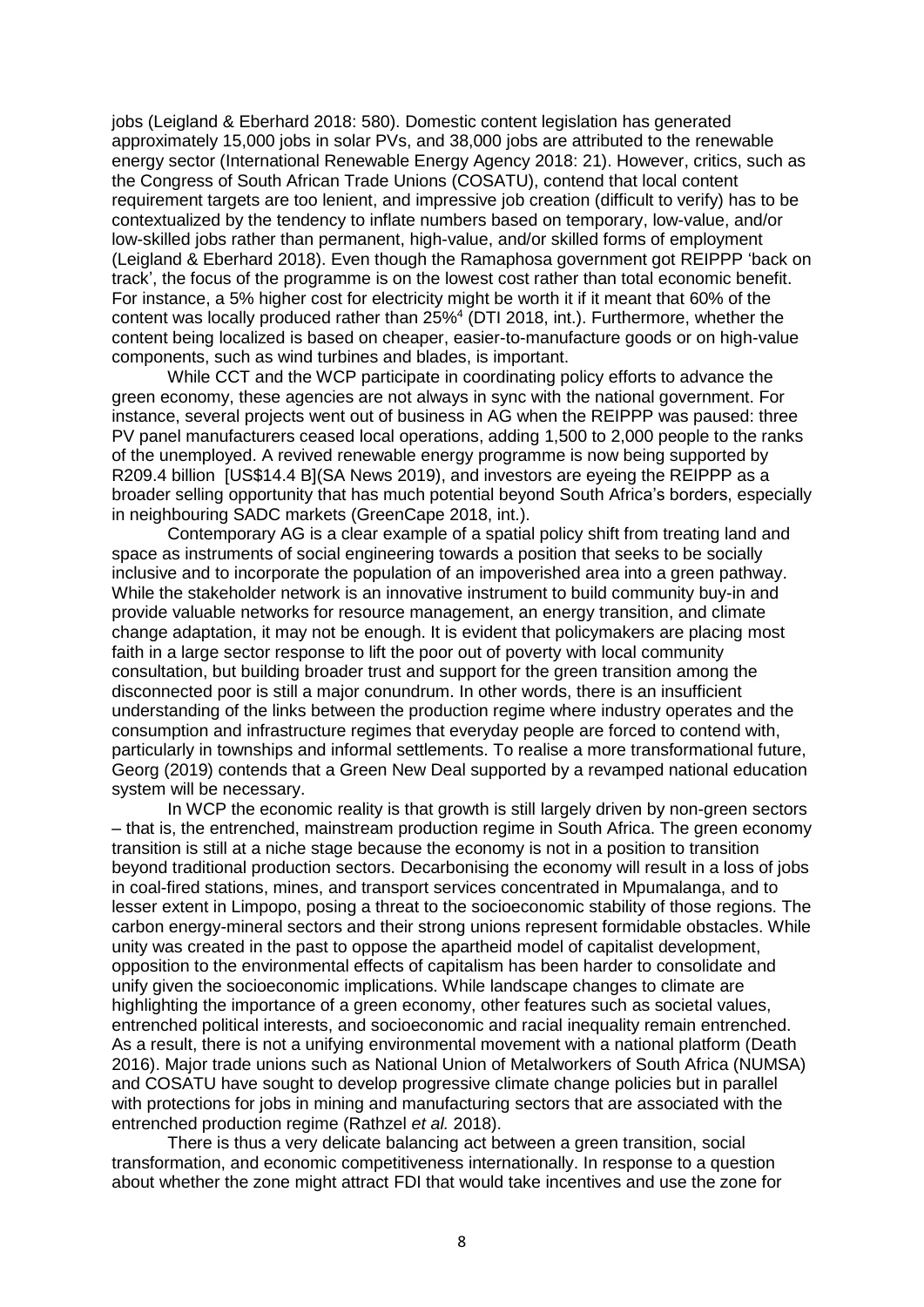imports, one of the GreenCape officials said that 'any tenant is the right type of tenant as long as they generate jobs' (GreenCape 2018, int.). This intimates that a strongly liberal approach to economic development is still dominant – one that insufficiently perhaps inverts the prioritization between the economy and the environment. The present environmental crisis, partly driven by globalization and its production and consumption patterns, is now to be addressed by a combination of government procurement and pricing mechanisms and via a SEZ, which both seeks to attract transnational investment and export to international markets as well as generate local linkages and localization benefits. The AG remains a niche, however, whose transformative prospects with respect to the dominant sociotechnical system remain muted given the durability of existing regimes and landscape features that work against a transition.

### **CONCLUSIONS**

Many of the elements of a potential sociotechnical transition are there but the sum of the parts does not add up to a production regime change. Several synergistic pressures are evident, ranging from strong landscape forces ostensibly resulting from South Africa's impending climatic future, rapid urbanization, and to lesser degree changes in societal values and wavering renewable energy policies. In spite of all this, the entrenched fossilmineral complex has not been sidelined, and green economy capabilities remain considerably underdeveloped. Still niche experimentation with innovative green technologies in AG is a highly novel approach to the challenges of sustainable development with potentially exciting outcomes.

Evidence from high-income countries ahead of South Africa in a green transition reveal that compared with fossil fuel technologies, which are typically mechanised and capital-intensive, renewable energy is more labour intensive: solar panels need installers and wind farms need technicians for maintenance. This means that, on average, more jobs are created for each unit of electricity generated from renewable sources (Leigland & Eberhard 2018). In addition to the manufacturing jobs created at AG, ancillary and rippleeffect jobs will be created. For instance, industrial symbiosis will open up new opportunities in waste. The development of renewable energy in South Africa, a country severely challenged to provide energy access to poor communities, is highly scalable to areas with limited or no access to electricity. Ending energy poverty will be life-changing for local communities: improving business environments, enhancing home/homework environments, and lessening the burden on women who no longer will have to collect alternative fuels.

Still, sceptics may argue that green initiatives in the WCP and those espoused by the national government are, at best, add-ons to or extensions of existing policies. The green transition has to go beyond energy policy and renewable technologies to be a broader and deeper process. Even though South Africa has a plethora of green documents and there are growing concerns about the climate crisis, the country has yet to promulgate a unifying manifesto given that the language of the green economy is far from mainstream. Part of the problem relates to the fact that there are ongoing protests and forms of resistance to renewable energy by coal truck drivers, business associations, and other public and private sector actors. This reflects the challenges to sustainability transitions that stem from landscape forces and features that cannot be managed simply through good policy, strategic planning, and technological innovations. For instance, the development of green skills within all sections of the labour force and the re/up-skilling of informal workers and their integration into the green economy are at a rudimentary stage of policy support. Gaps in the mix of policy measures and supports to incorporate labour and to ensure that AG is grounded in the socioeconomic realities of its area are evident. South Africa's extensive array of pro-poor policies barely link to the green economy (Hlahla *et al.* 2016; Petrik 2016), and this link is secondary in AG. While stakeholders are now being engaged in AG via the ASEZ-SCN, civic involvement is largely absent from green policy policymaking and decision-making, meaning that buy-in from society at large remains poorly developed. Taking a wide, landscape view of AG and the green transition, one GreenCape official noted "there won't be a green economy unless it is a black economy" (Wesgro 2018, int.).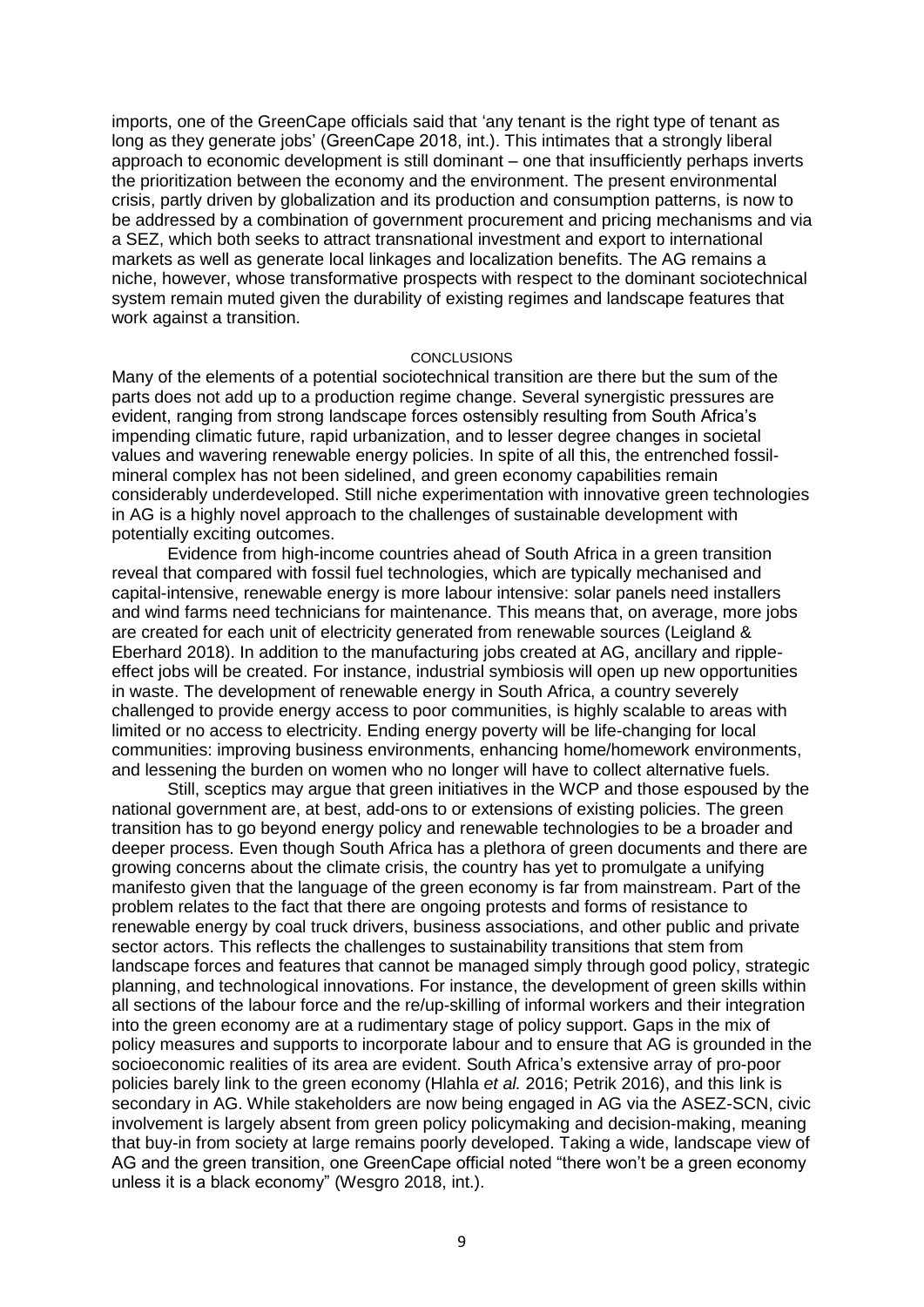## **REFERENCES**

- AfDB, OECD, & UNDP 2016. *African Economic Outlook 2016: Sustainable cities and structural transformation.* Paris: OECD Publishing.
- Baker, L., P. Newell & J. Phillips 2014. 'The political economy of energy transitions: the case of South Africa', *New Political Economy* 19, 6: 791–818.
- Bisseker, C. 2017. *On the Brink: South Africa's political and fiscal cliff-hanger*. Cape Town: NB Publishers.
- Cheeseman, N. 2018. 'Will urban innovation solve Africa's development challenges?' Development Studies Association of Ireland, Annual Conference, October 19 (unpublished paper).
- City of Cape Town (CCT) & Western Cape Government (WCG) 2012. *OneCape 2040: the Western Cape agenda for joint action on economic development.* Cape Town: City of Cape Town & Western Cape Government.
- Death, C. 2016. *The Green State in Africa*. New Haven, CT: Yale University Press.
- Department of Energy 2018. *Integrated Resource Plan 2018.* Pretoria: Energy Department, Republic of South Africa.
- Department of Trade and Industry (DTI) 2016. Industrial Parks Revitalization Program: presented to the Portfolio Committee on Trade and Industry. [<https://www.thedti.gov.za/parliament/2016/Industrial\\_Park\\_Revitalization.pdf>](https://www.thedti.gov.za/parliament/2016/Industrial_Park_Revitalization.pdf) , accessed 17.1.2018.
- Department of Trade and Industry (DTI). 2018. *Industrial Policy Action Plan 2018/19– 2020/21*. Pretoria: Department of Trade and Industry.
- Farole, T. & L. Moberg 2014. 'It worked in China so why not in Africa? The political economy challenge of Special Economic Zones'. WIDER Working Paper 2014/152. Helsinki, Finland.
- Farole, T. & M. Sharp 2017. 'Spatial industrial policy, special economic zones, and cities in South Africa'. Paper prepared for the National Treasury, South Africa. [<https://csp.treasury.gov.za/Resource%20\\_Centre/Conferences/Documents/Urbaniz](https://csp.treasury.gov.za/Resource%20_Centre/Conferences/Documents/Urbanization%20Review%20Papers/Paper%205%20-%20SEZs%20and%20Cities.pdf) [ation%20Review%20Papers/Paper%205%20-%20SEZs%20and%20Cities.pdf>](https://csp.treasury.gov.za/Resource%20_Centre/Conferences/Documents/Urbanization%20Review%20Papers/Paper%205%20-%20SEZs%20and%20Cities.pdf), accessed 17.1.2019.
- FIN24 2019. 'SA running out of time to implement green economy- minister'. [<https://www.fin24.com/Economy/sa-running-out-of-time-to-implement-green](https://www.fin24.com/Economy/sa-running-out-of-time-to-implement-green-economy-minister-20190110)[economy-minister-20190110>](https://www.fin24.com/Economy/sa-running-out-of-time-to-implement-green-economy-minister-20190110), accessed 1.6.2019.
- Fridays for Future, South Africa 2019. [<https://fridaysforfuture.org.za>](https://fridaysforfuture.org.za/), accessed 30.5.2019. Ftwonline 2017. 'Green light for Western Cape green tech sector SEZ'.
- [<http://www.ftwonline.co.za/article/124543/Green-light-for-Western-Cape-green-tech](http://www.ftwonline.co.za/article/124543/Green-light-for-Western-Cape-green-tech-sector-SEZ)[sector-SEZ>](http://www.ftwonline.co.za/article/124543/Green-light-for-Western-Cape-green-tech-sector-SEZ), accessed 1.5.2018.
- Geels, F.W. 2004. 'Understanding system innovations: a critical literature review and a conceptual synthesis'. in B. Elzen et al., eds. *System Innovation and the Transition to Sustainability: theory, evidence and policy*. Cheltenham: Edward Elgar, 19–34.
- Geels, F.W. 2010. 'Ontologies, socio-technical transitions (to sustainability), and the multilevel perspective', *Research Policy* 39, 4: 495–510.
- Geels, F.W. & J. Schot 2007. 'Typology of sociotechnical transition pathways', *Research Policy* 36, 3:399-417.
- Georg, C.-P. 2019. 'South Africa needs a Green New Deal'. *Mail & Guardian.* [<https://mg.co.za/article/2019-04-12-00-south-africa-needs-a-green-new-deal>](https://mg.co.za/article/2019-04-12-00-south-africa-needs-a-green-new-deal), accessed 30.5.2019.
- Grabher, G. 1993. 'The weakness of strong ties: the lock-in of regional development in the Ruhr area', in G. Grabher, ed. *The Embedded Firm: on the socioeconomics of industrial networks.* London: Routledge, 255–77.
- Grant, R., 2019. 'E-waste challenges in Cape Town: opportunity for the green economy?' *Urbani Izziv* 30, 2: 5-23.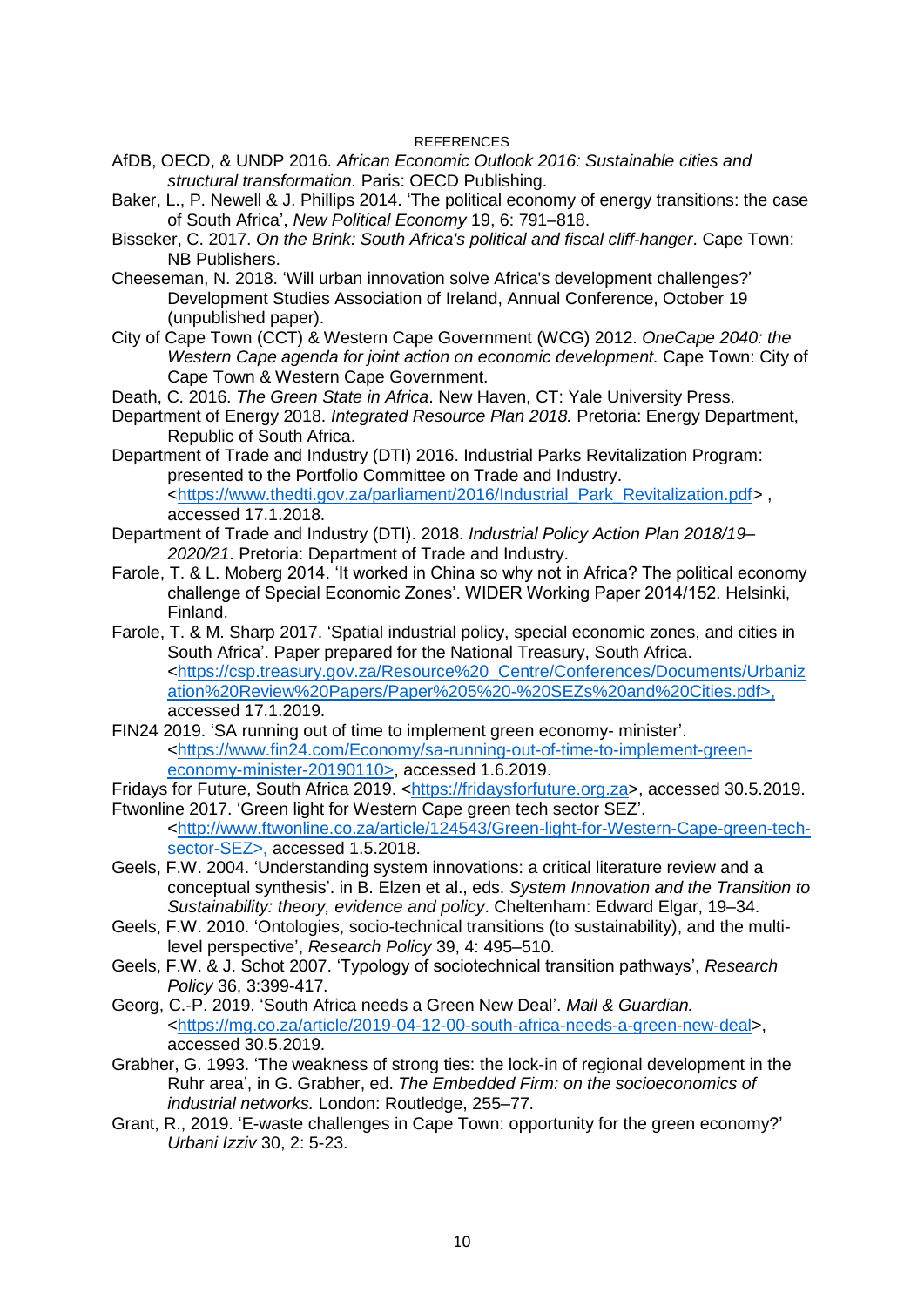- GreenCape 2017. 'Solar PV for businesses in the Western Cape'. Industry Brief 02/2017. [<https://www.greencape.co.za/assets/Uploads/Industry-Brief-Solar-PV-FINAL-WEB-](https://www.greencape.co.za/assets/Uploads/Industry-Brief-Solar-PV-FINAL-WEB-Update2.pdf)[Update2.pdf>](https://www.greencape.co.za/assets/Uploads/Industry-Brief-Solar-PV-FINAL-WEB-Update2.pdf), accessed 1.6.2019.
- GreenCape 2019. 'Oversight Committee: report on the SEZ-CSN election'. [<https://www.green-cape.co.za/assets/Uploads/ASEZ-CSN-Election-Report-](https://www.green-cape.co.za/assets/Uploads/ASEZ-CSN-Election-Report-20190326-release3.pdf)[20190326-release3.pdf>](https://www.green-cape.co.za/assets/Uploads/ASEZ-CSN-Election-Report-20190326-release3.pdf), accessed 29.5.2019.
- Hlahla, S., A. Goebek & T. Hill 2016. 'Green economy: a strategy to alleviate urban poverty and safeguard the environment? KwaZulu-Natal, South Africa', *Urban Forum* 27: 113–27.
- Intergovernmental Panel on Climate Change (IPCC) 2018. 'Summary for policymakers', in V. Masson-Delmotte *et al., Global Warming of 1.5°C. An IPCC Special Report on the impacts of global warming of 1.5°C above pre-industrial levels and related global greenhouse gas emission pathways, in the context of strengthening the global response to the threat of climate change, sustainable development, and efforts to eradicate poverty.* Geneva, Switzerland: World Meteorological Organization, 1–12.
- International Renewable Energy Agency (IREA) 2018. Renewable energy and jobs. Annual review 2018. Masdar: IREA.
- Invest Cape Town. 2019. 'Success stories. SA renewable energy business incubator'. [<https://www.investcapetown.com/success\\_stories/sa-renewable-energy-business](https://www.investcapetown.com/success_stories/sa-renewable-energy-business-incubator/)[incubator/>](https://www.investcapetown.com/success_stories/sa-renewable-energy-business-incubator/) accessed 23.3.2019.
- Kemp, R., J. Schot & R. Hoogma 1998. 'Regime shifts to sustainability through processes of niche formation: the approach of strategic niche management', *Technology Analysis & Strategic Management* 10*,* 2: 175–98.

Köhler, J., *et al*. 2019. 'An agenda for sustainability transitions research: state of the art and future directions', *Environmental Innovation and Societal Transitions* (in press).

- Lawhon, M. & J. Murphy 2012. 'Socio-technical regimes and sustainability transitions: insights from political ecology', *Progress in Human Geography* 36, 3: 354–73.
- Leigland, J. & A. Eberhard 2018. 'Localisation barriers to trade: the case of South Africa's renewable energy independent power program', *Development Southern Africa* 35, 4: 569–88.
- Le Roux, M. 2017. 'Atlantis declared a special economic zone', *Eyewitness News* [<http://ewn.co.za/2017/09/11/atlantis-declared-a-special-economic-zone>](http://ewn.co.za/2017/09/11/atlantis-declared-a-special-economic-zone), accessed 1.6.2019.
- Madonsela, S. 2018. 'Critical reflections on state capture in South Africa', *Insight in Africa* 11, 1: 113–30.
- Montmasson-Clair, G., 2012. 'Green economy policy framework and employment opportunity: A South African case study'. TIPS Working Paper no. 2012-12. Pretoria: Trade and Industrial Policies Strategies.
- Murphy, J.T. & P. Carmody 2015. *Africa's Information Revolution: technical regimes and production networks in Tanzania and South Africa.* New York: Wiley.
- Murphy, J.T. & P. Carmody 2019. 'Generative urbanism in Africa? A sociotechnical systems view of Tanzania's urban system', *Urban Geography* 40, 1: 128–57.
- National Planning Commission 2012. *National Development Plan 2030: our future—make it work.* Pretoria: NPC.
- Nel, E. & C. Rogerson 2014. 'Re-spatializing development: reflections from South Africa's recent re-engagement with planning for Special Economic Zones', *Urbani Izziv* 24: 24–35.
- O'Carroll, S., L. Brasson, J. Lyons, S. Smout & H. Nuwarinda 2017. 'The nature and role of industrial symbiosis in South Africa'. Paper presented at the TIPS Annual Forum. [<http://www.tips.org.za/research-archive/annual-forum-papers/2017/item/3353-the](http://www.tips.org.za/research-archive/annual-forum-papers/2017/item/3353-the-nature-and-role-of-industrial-symbiosis-in-south-africa)[nature-and-role-of-industrial-symbiosis-in-south-africa>](http://www.tips.org.za/research-archive/annual-forum-papers/2017/item/3353-the-nature-and-role-of-industrial-symbiosis-in-south-africa), accessed 23.3.2019.
- Okereke, C., A. Coke, M. Geebreyesus, T. Ginbo, J. Wakeford & Y. Mulugetta 2019. 'Governing green industrialisation in Africa: assessing key parameters for a sustainable socio-technical transition in the context of Ethiopia', *World Development* 115: 279–80.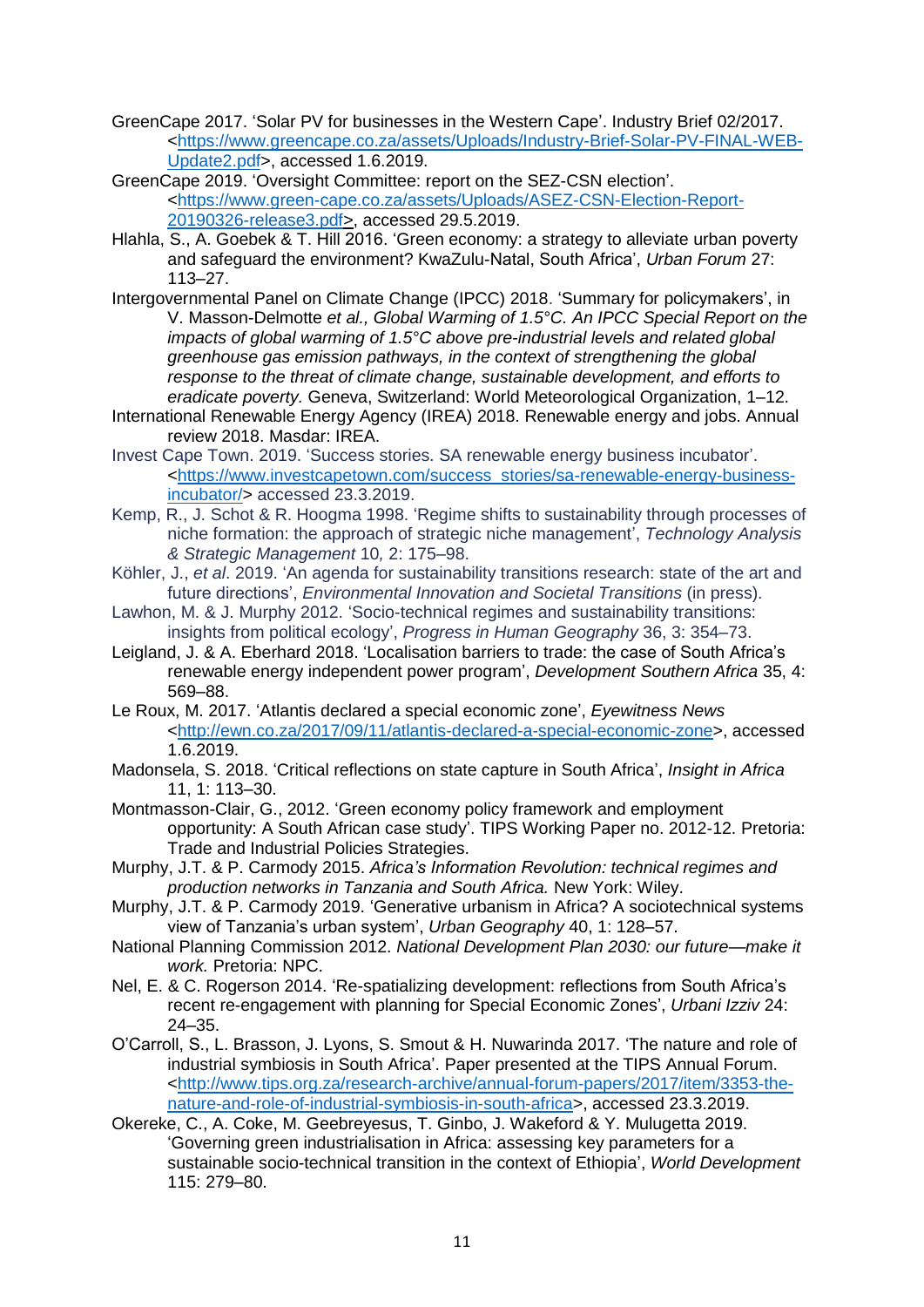Partnership for Action on Green Economy (PAGE) 2017. 'Green economy inventory for South Africa: an overview'.

[<http://www.unpage.org/files/public/green\\_economy\\_inventory\\_for\\_south\\_africa.pdf>](http://www.unpage.org/files/public/green_economy_inventory_for_south_africa.pdf) , accessed 20.1.2019.

- Petrik, M. 2016. 'A review of the green economy in Cape Town: local policy in the light of international approaches'. University of Cape Town, unpublished MA thesis.
- Rathzel, N., J. Cock & D. Uzzell 2018. 'Beyond the nature-labour divide: trade union responses to climate change in South Africa', *Globalizations* 15, 4: 504–19.

Republic of South Africa 2016. 'South Africa's first intended nationally contributions'. [<https://www4.unfccc.int/sites/ndcstaging/PublishedDocuments/South%20Africa%20](https://www4.unfccc.int/sites/ndcstaging/PublishedDocuments/South%20Africa%20First/South%20Africa.pdf) [First/South%20Africa.pdf>](https://www4.unfccc.int/sites/ndcstaging/PublishedDocuments/South%20Africa%20First/South%20Africa.pdf), accessed 29.4.2019.

SA NEWS 2019. 'South Africa renewable energy program attracts R209.4 B to the economy'. <https://www.eurasiareview.com/25022019-south-africa-renewableenergy-program-attracts-r209-4-billion-to-economy/>, accessed 23.3.2019.

Sengers, F. & R. Raven 2015. 'Toward a spatial perspective on niche development: the case of bus

rapid transit', *Environmental Innovations & Societal Transitions* 17, 12: 166–82. Stafford, C. 2005. Apartheid Atlantis: a planned city in a racist society'. Stanford University,

History Department, unpublished honors thesis.

- Todes, A. & I. Turok 2018. 'Spatial inequalities and policies in South Africa: place-based or people-centered?' *Progress in Planning* 123: 1–31.
- United Nations Economic Commission for Africa (UNECA) 2016. *Greening Africa's Industrialisation.* Addis Ababa: UNECA.
- Western Cape Government (WCG) 2013. *Green Is Smart: Western Cape Green Economy Strategy Framework.*

<https://www.westerncape.gov.za/assets/departments/transport-publicworks/Documents/green\_is\_smart-4th\_july\_2013\_for\_web.pdf>, accessed 15.5.2019.

Western Cape Government (WCG) 2019. '110%Green'.

[<https://www.westerncape.gov.za/110green/>](https://www.westerncape.gov.za/110green/), accessed 5.5.2019.

INTERVIEWS

110%Green, Manager, Energy Security, Department of Economic Development and Tourism 2.6.2019.

ASN-CSN, Stakeholder member, 4.11.2019.

Belgian Chamber of Commerce for Southern Africa, Head, 6.13.2018

Department of Trade and Industry, Chief, African Integration & Industrial Development,

6.12.2018.

1

Environsense, Managing Director, 6.17.2018

eWasa, Chair, 10.10.2018.

GreenCape, Project Executive, 6.18.2018.

GreenCape, Project Officer, 6.18.2018.

OneWorld, Sustainable Investments CEO, 6.15.2018.

SAWEA, Chair and Coordinator, 6.19.2018.

Western Cape Government, Research and Development Manager, 6.21.2018.

Western Cape Government, Deputy Director General, 6.21.018.

Wesgro, Investment officer, 6.21.2018.

 $1$  Greentech refers to environmentally sound technologies and to the total system around these which include know-how, procedures, goods and services, equipment, and organizational and managerial procedures.

<sup>&</sup>lt;sup>2</sup> Originally the area was called Dassenberg New Town, but it was renamed Atlantis in 1975.